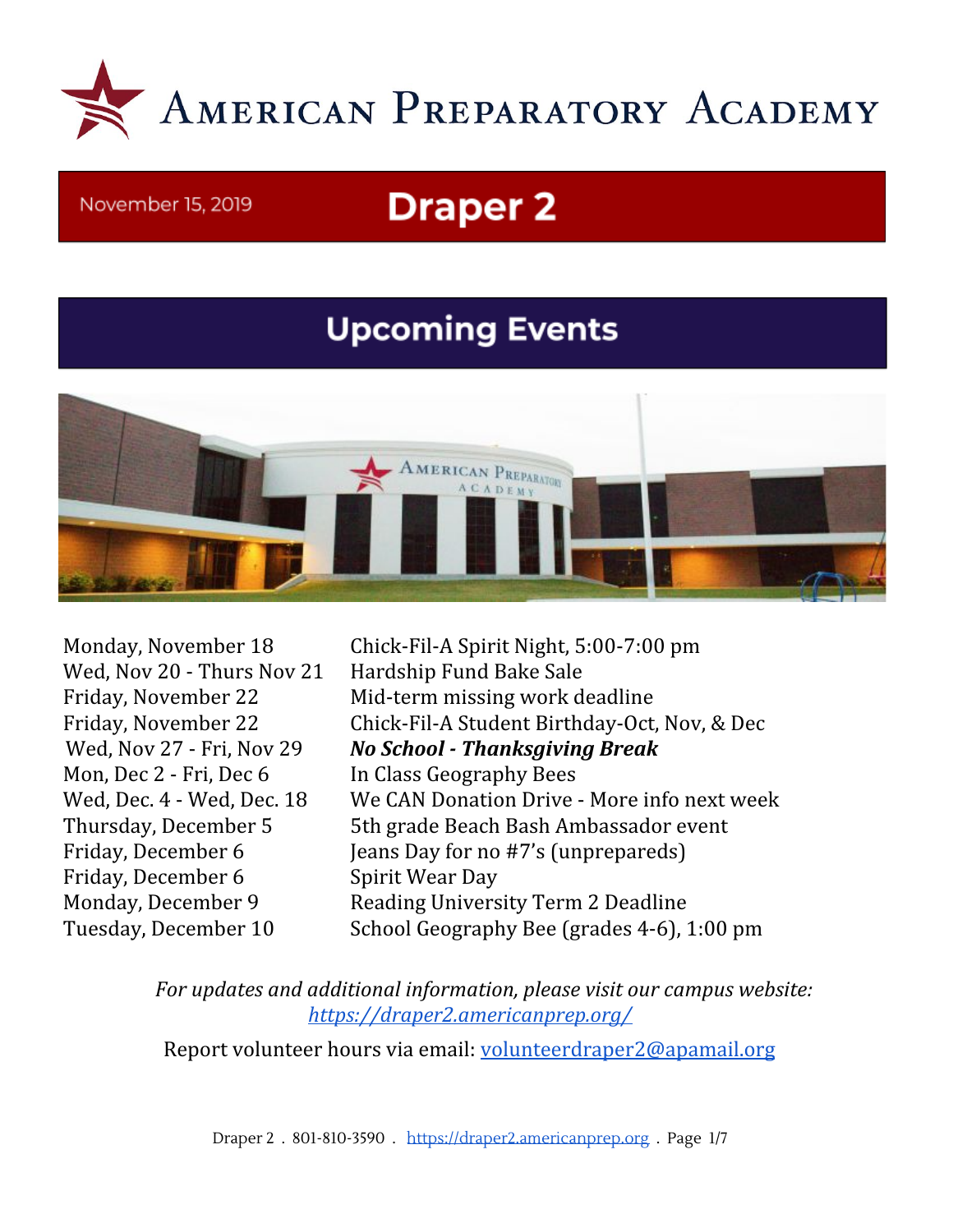

# **November Builders Theme I am a Builder when I express gratitude in word and deed.**

What a wonderful month we are having at American Prep! Veterans Assembly, this week, was a great addition to our month showing gratitude in word and deed – with students writing letters, preparing songs, writing essays, and much more! About 140 veterans joined us with their families and we spent a wonderful hour honoring them. The students sang patriotic songs, and we heard from inspirational speakers. Our veterans were presented with a letter from a student and a commemorative pin that read "Honored Veteran 2019 American Preparatory Academy". Please ask your student to share their thoughts and feelings about this special day and the important things we learned.

It's easy to remember to use words like "Thank you" in showing gratitude, but there are so many others we can include: "You're so kind to help me with my math," or "I really enjoyed the lunch you packed for me today".

The challenge is showing gratitude in deed. A deed is an action that is performed intentionally. It takes a little extra effort. We can show gratitude by writing a note to someone, respecting school property and rules, and washing the dishes for someone that prepared you a meal. November is a great month to remember to show gratitude in both word and deed.

# **Upcoming Event Details**

As we focus on gratitude during the month of November, you will notice that you have several opportunities to express your gratitude through generous giving: your family can at at Chick-Fil-A, you can make delicious treats for the bake sale, your students can purchase bake sale goods, parents can save box-tops (or use an online app!), and families can contribute canned goods to our food drive. We thank you in advance for your generous hearts and contribution. Your selfless giving will benefit students, teachers, families, and our community.

### *Chick-Fil-A Spirit Night Fundraiser - November 18*

Take your family to Chick-Fil-A located at 357 E 12300 S, Draper, UT 84020, between 5:00 and 7:00 pm for dinner and 10% of your purchase will be donated to our staff appreciation fund.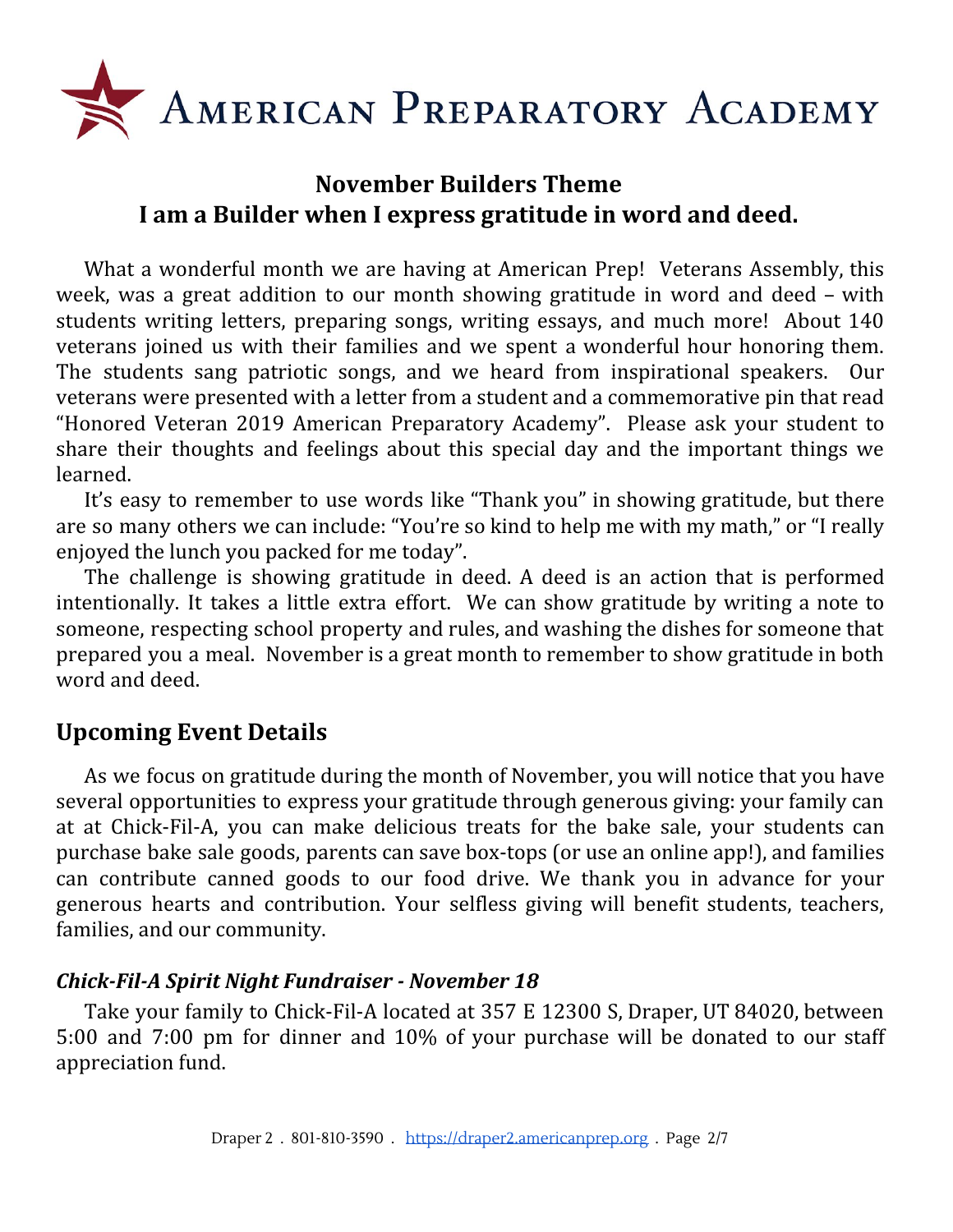# AMERICAN PREPARATORY ACADEMY

## *Hardship Fund Bake Sale - November 20 & 21*

During their lunchtime, students will be able to come to the lobby to purchase all kinds of baked goodies to supplement their lunches and items will be available after school. All items will be \$1.00 - please feel free to send money with your student on these days.

Below is the link to sign up to donate items and to be a cashier at the bake sale. Bake Sale [Donations](https://www.signupgenius.com/go/20F0A45AEA828AAFC1-friends) and Cashiers

The proceeds from this bake sale will go to benefit our APEF Hardship Fund and some of our local families that recently have experienced tragic events.

### *Midterm Missing Work Deadline - November 22*

All absent/missing work students have not completed from October 7th to November 21st needs to be turned in by November 22 to receive credit.

Please make sure you are checking your student's grades on our online grade book, Alma. If you do not have access to Alma please email your student's homeroom teachers and they will get you a password reset. Thank you for your hard work!

#### *Chick-Fil-A Birthday Celebration - November 22*

Chick-Fil-A is bringing chicken nuggets to our students who have birthdays during October, November, and December. If your student has dietary restrictions, please let us know and they will provide a fruit cup instead. Email [dcampbell@apamail.org](mailto:dcampbell@apamail.org) with your student's name, grade, birthdate and the nature of their allergy/restriction.

#### *Classroom Geography Bees - December 2 - 6*

All of our students participate in classroom geography bees, which are held from December 2 to December 6. Study guides for grades 1-3 will be sent via email from the homeroom teacher. A study guide for grades 4-6 is posted on our web-site.

[Geography](https://draper2.americanprep.org/wp-content/uploads/sites/3/2019/11/geobee-study-toolkit-2019-2020.pdf) Bee Study Guide

# *We CAN Donation Drive - December 4 - 18*

Donate canned goods to stock local food banks - more details to come!

# *School Geography Bee - Grades 1-6*

Winners of the classroom geography bees in grades 4-6 will compete in a school geography bee on December 10 at 1:00 pm.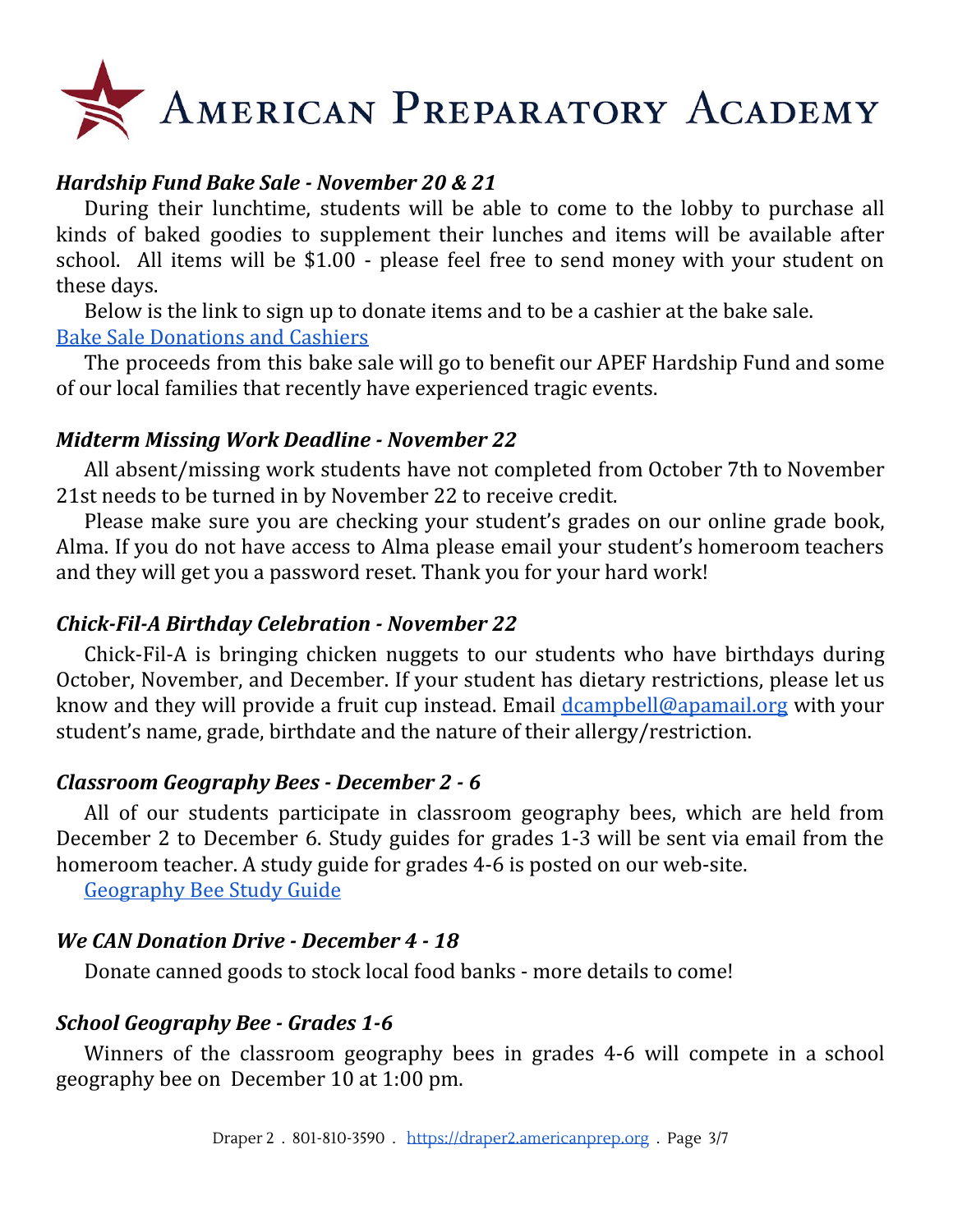

# **From the Administrative Office**

#### *Veterans Day Broadcast-KSL*

We are grateful for our community partner KSL that live streamed all of our Veterans Day Assemblies. If you missed the assembly or broadcast but would still like to view it or share with friends and families, just go to the KSL website and click on the "Live" link, load all the events and then click on the date. Here are the links to both our morning and afternoon assemblies:

Veterans Day [Draper-Morning](https://live.ksl.com/#/schedule/cat/education/2019-11-13?_k=8ctt7s) Assembly Veterans Day [Draper-Afternoon](https://live.ksl.com/#/schedule/cat/education/2019-11-13?_k=8ctt7s) Assembly

#### *School Lunch*

We do not have extra utensils for our students to use so please be sure to send the items they will need to eat their lunch.

#### *Morning Drop-Off*

Our staff supervises the crosswalks and curbs in the morning until 8:00 am. After that time, please use the front east curb (Zones  $A \& B$ ) to drop off students. All other entry gates will be locked after 8:00 am.

### *Carpool Connection*

A family with 2 kids needs carpool for the pick up in the afternoons. We live on 3800 W and 10600 S in South Jordan(this is not the exact address). I can offer carpool for the morning drop off.

Phone # 603-233-3519 and my email address is [Vaishalibhagat@gmail.com](mailto:Vaishalibhagat@gmail.com)

### *Cool School Videos*

If you missed the live broadcast of Fox13 at our campus, you can watch the videos here:

Builder Poem, Cheer Team, [Ballroom](https://fox13now.com/2019/11/08/cool-school-of-the-week-american-preparatory-academy/) Team [Grammar](https://www.streamslist.com/Player?ShareId=1d082adf-0baa-4001-8e9b-93ba56036481&PortalId=7486a39f-6cbf-4727-809b-fd5cf48122d1&EmailAddress=aniess@universal-info.com&FileId=25043c62-0c1e-4537-ab7c-29645614045e) Lesson, Latin Class Holiday [Boutique](https://www.streamslist.com/Player?ShareId=1d082adf-0baa-4001-8e9b-93ba56036481&PortalId=7486a39f-6cbf-4727-809b-fd5cf48122d1&EmailAddress=aniess@universal-info.com&FileId=370e817e-82fa-48b4-a244-da1c9c18e6f0)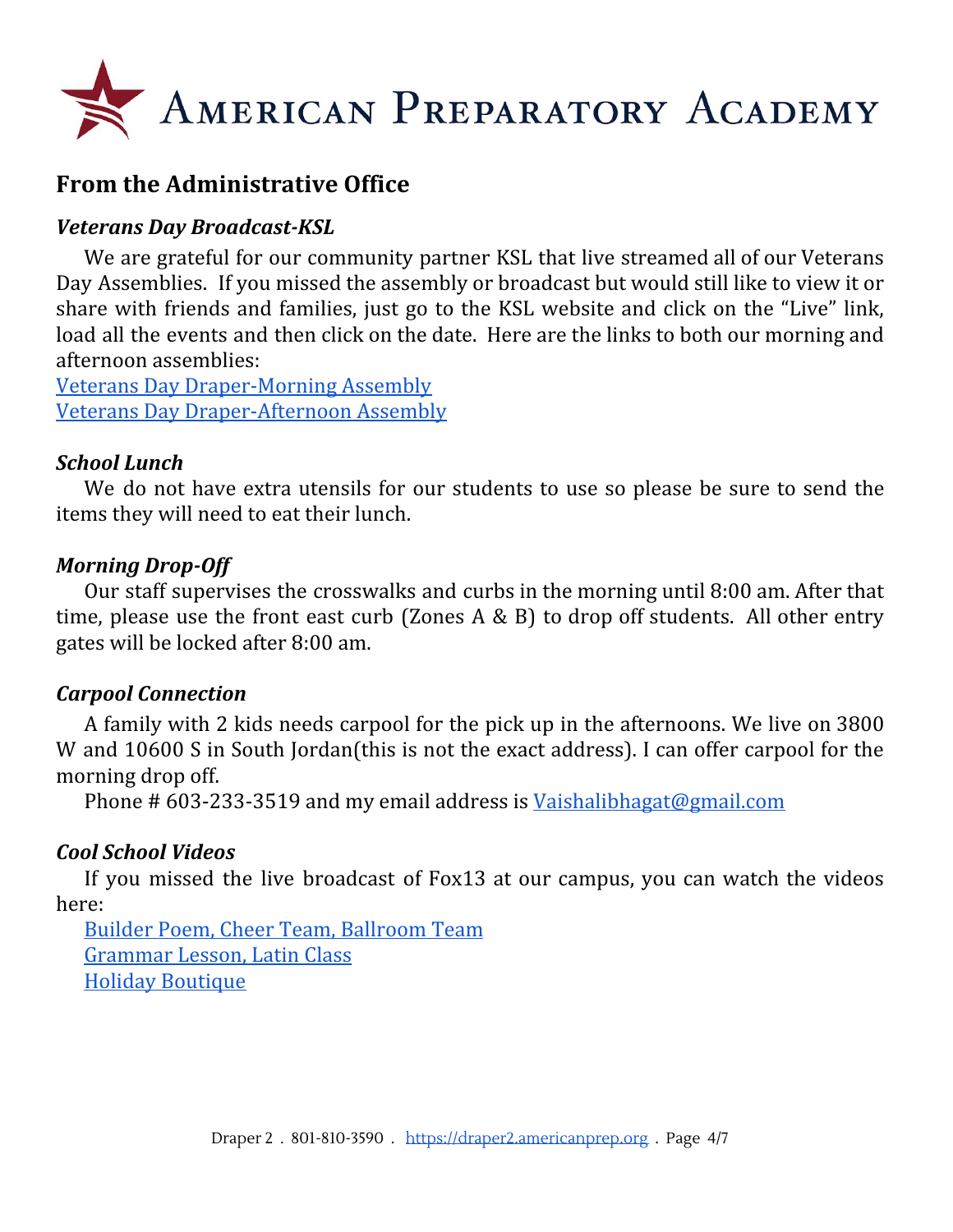

# **Character Development Corner - Mandy Brown**

Do you have any inspiring stories to share of your kids doing service at school or in the community? We'd love to feature them on our Builder Bulletin Boards! Please email Mandy Brown with pictures and stories to share of our giving students! [mandy.brown@apamail.org](mailto:mandy.brown@apamail.org)

5th and 6th Grade students have our BEACH BASH event coming up in December, and we'd love to have parent volunteers!

Thursday, December 5th, 12:30 to 3:00 - **FIFTH GRADE** <https://www.signupgenius.com/go/10C0444AFAE29ABFC1-beach2>

Thursday, December 12th, 12:30 to 3:00 - **SIXTH GRADE** <https://www.signupgenius.com/go/10C0444AFAE29ABFC1-beach3>

Cuddle up with your kids and watch our newest Lunch Time Chat video featuring the virtue of gratitude! <https://youtu.be/3LvBWUl6E3U>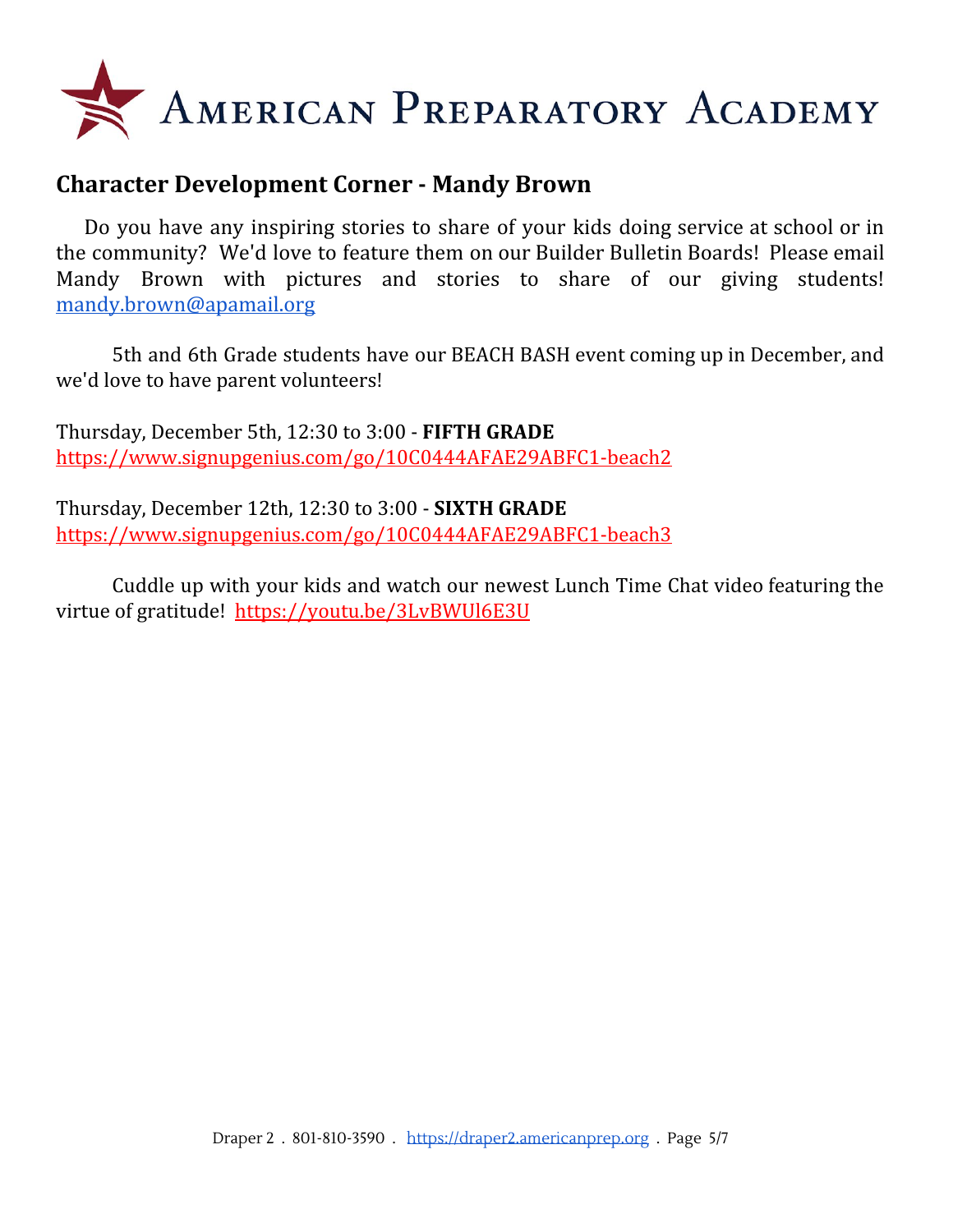

# **From our Family School Organization (FSO) - Nicole Harman**

Please join us on Monday, November 18th from 5pm-7pm at Chick-Fil-A in Draper for a spirit night! TEN percent of **ALL** sales during that time will benefit our school. So make sure to spread the word and plan an easy and fun dinner for your family!

We also need a handful of volunteers. Please click the link below and help us make this night a success!!! <https://www.signupgenius.com/go/10C0849ACA72EA6F85-chickfila>

As an FSO we would really like everyone to download the BoxTop App and start using it! Currently we have earned \$60 from people using the app. If you download the app, and send the FSO an email with proof that it's downloaded, we have an APA window sticker for you. The app is so much easier and it quickly earns money for our school. However, do not throw away the physical BoxTops, we will continue to turn those in for as long as we can!

Our goal for BoxTops is \$3500 for this school year. This is roughly each family earning the school \$5.00 in Boxtops. If we meet this goal, the students will earn a free shoe day. We will also have a classroom competition starting in the next few weeks. Questions? Send us an email or Go Check out Box Top information here:

[https://draper2.americanprep.org/wp-content/uploads/sites/3/2019/10/BTFE\\_Ove](https://draper2.americanprep.org/wp-content/uploads/sites/3/2019/10/BTFE_Overview.pdf) [rview.pdf](https://draper2.americanprep.org/wp-content/uploads/sites/3/2019/10/BTFE_Overview.pdf)

Preparation for this year's staff appreciation week is underway. We are looking for three people to be on our committee to help plan and execute staff appreciation week. This week is so much fun to be a part of! Whether you're creative, super organized, like to be involved or a great planner we need you! If this is something you are interested in being a part of, please send an email to [Draper2FSO@apamail.org](mailto:Draper2FSO@apamail.org) or [nharman@apamail.org](mailto:nharman@apamail.org) .